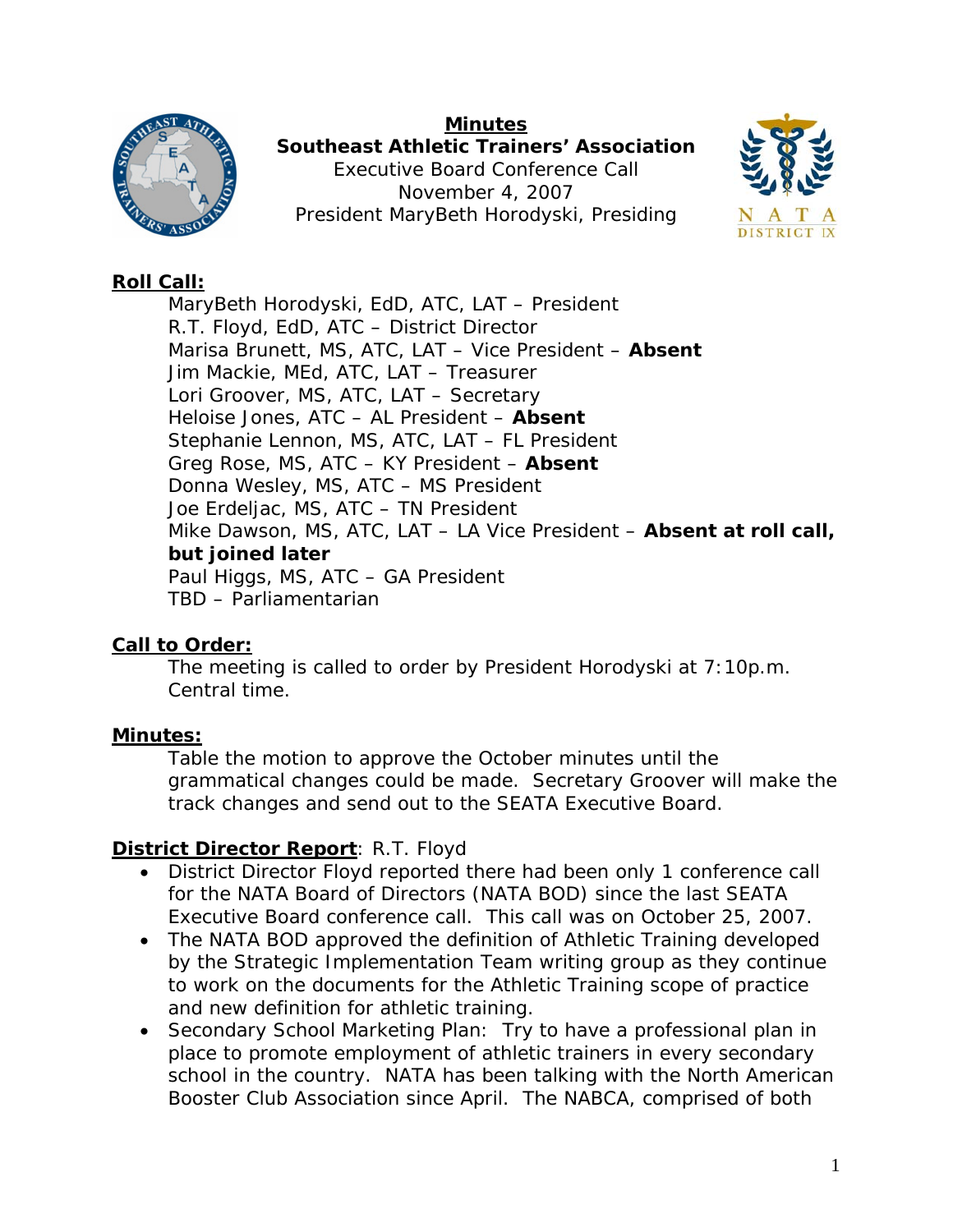group and individual members, will help with secondary school efforts by accelerating our ability to create an advocate pool at a minimal cost. CIC/COE Plan: The Board has been working since June to merge these 2 committees. They have a plan in place and it will take affect in June 2008. Members on both committees will stay on this newly formed committee for now and the committee will be reduced to a normal size committee through natural attrition. Kathy Derringer will chair the new Clinical and Emerging Practice Athletic Trainers Committee.

• The Board voted to approve a \$500.00 donation to the NATA Foundation in memory of Jack Rockwell.

## **President Report: MaryBeth Horodyski**

- President Horodyski requested those who worked on the SEATA Policy and Procedure Manual and the SEATA Bylaws to resend the information and to carbon copy this to District Director Floyd. We are hoping to provide a working document to utilize as the changes and improvements are made on these documents.
- During the NATA Board of Directors Conference Call, a decision was made to donate Komen Foundation in Robin Robert's name. The Board of Directors thought some of the other districts would like to match that (\$50.00)? President Horodyski asked if the SEATA Executive Board would like District 9 to match that donation. 3 or 4 other districts are already doing so.

### **Voted: To match the NATA donation of \$50.00 to the Komen Foundation. (TN, FL) Approved: 4-0-0-3**

• During the last conference call the SEATA Executive Board discussed the Sandy Ward donation in honor of the work she has done at the NATA office, and especially the support she has given the Secretary/Treasurer Committee. We have a letter back from Secretary/Treasurer Chair stating no standard requirement is being set for the districts; it is strictly up to the districts and/or individuals to donate. Donations will be taken until Dec. 15. District 2 (Michael Goldenberg) is responsible for getting the book plaque made for Sandy Ward. The monetary donation and the plaque will be given to Sandy at the Secretary/Treasurer meeting the end of January.

### **Voted: To donate \$ 100.00 to the Sandy Ward appreciation gift. (MS, FL) Approved: 4-0-0-3**

### **Vice President Report:**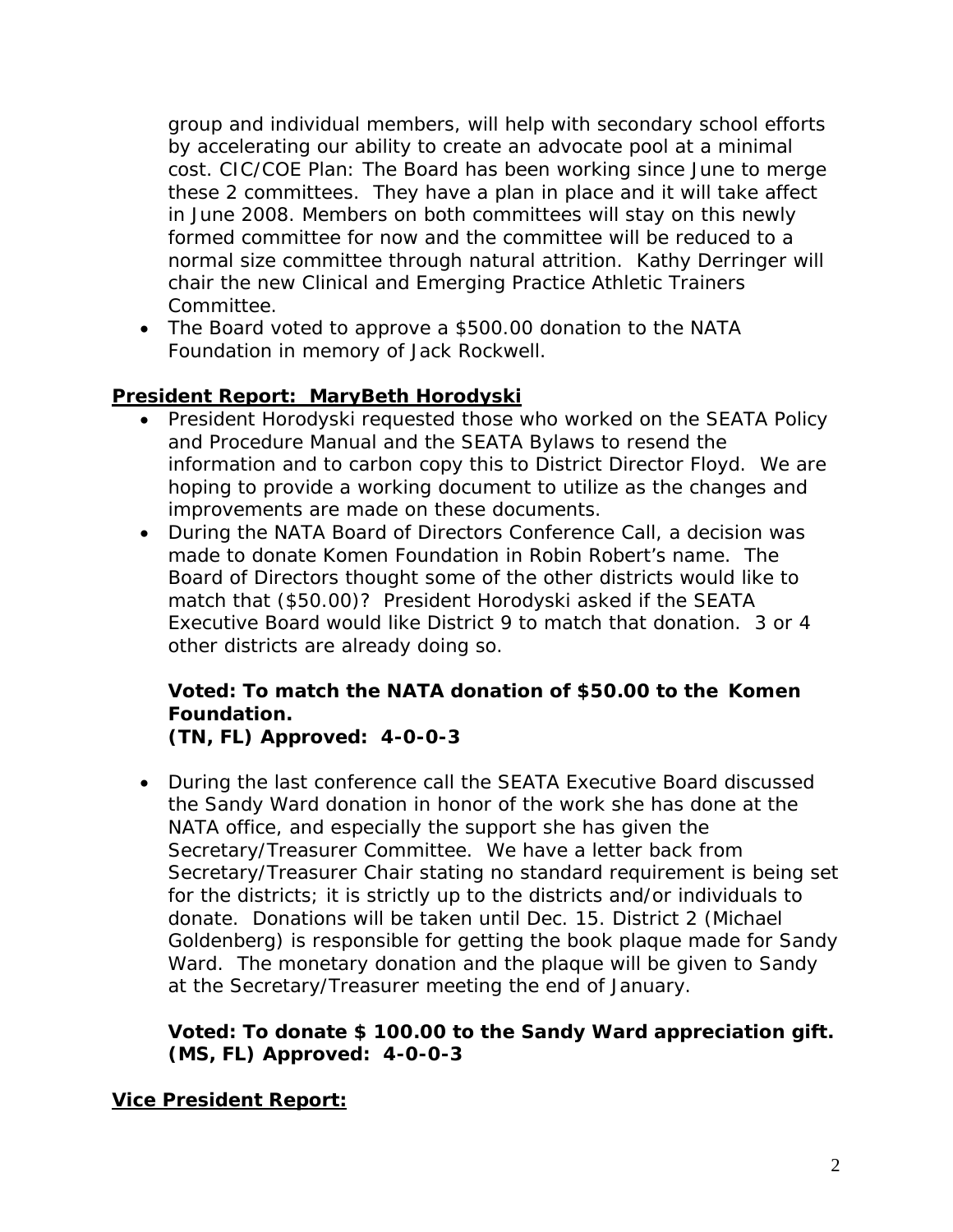• David Green (Chair of Exhibits Committee) and Vice President Brunett were unable to do a site visit before this conference call. They are working on getting additional time slots to the hotels we had selected and will go from there.

# **Treasurer Report: Jim Mackie**

- As of October 31, 2007 the current bank balance is \$57,181.00 and the Investment Balance is \$279,404.00.
- The SEATA Athletic Training Student Symposium has 116 registrants at this point and there are 24 registered for the SEATA Athletic Training Educator's Conference.
- 25-year award winners are increasing at a rapid rate over the next 5 years. SEATA could be spending over \$20,000 through 2013 on the watches that SEATA gives to the members for 25 years of service. Recommendation from the SEATA Executive Board to charge the Honors and Awards Committee for reviewing other options by Feb 1, 2008 and we can review the recommendations at our 2008 meeting in March.

President Horodyski is going to speak to the Honors and Awards Committee regarding other possible options.

# **SEATA Admin Items**:

- The SEATA Executive Board needs to plan to arrive a day earlier for the 2008 Board meeting. The Finance Committee will come in early as well.
- On the SEATA website, it is suggested we place headshots of the SEATA Executive Board so our members can more easily recognize us. Some people are concerned about this issue. President Horodyski likes this idea, but if anyone has a problem with this, we must address this now. We will ask that the email concerning this issue to be re-sent to the Executive Board.
- NATA Board of Directors meeting in December will be in Nashville Tennessee. Any state that has left over gifts that can be utilized for gift bags for the Directors, please contact District Director R.T. Floyd and/or Joe Erdeljac.

### **Student Senate**: Stephanie Lennon

• Discussion is provided on making this another committee rather than a separate entity. By doing this it could help keep the costs down for SEATA and it may be easier to recruit members. Some feel there will not be much of an expense but discussion is presented on the issues that may arise.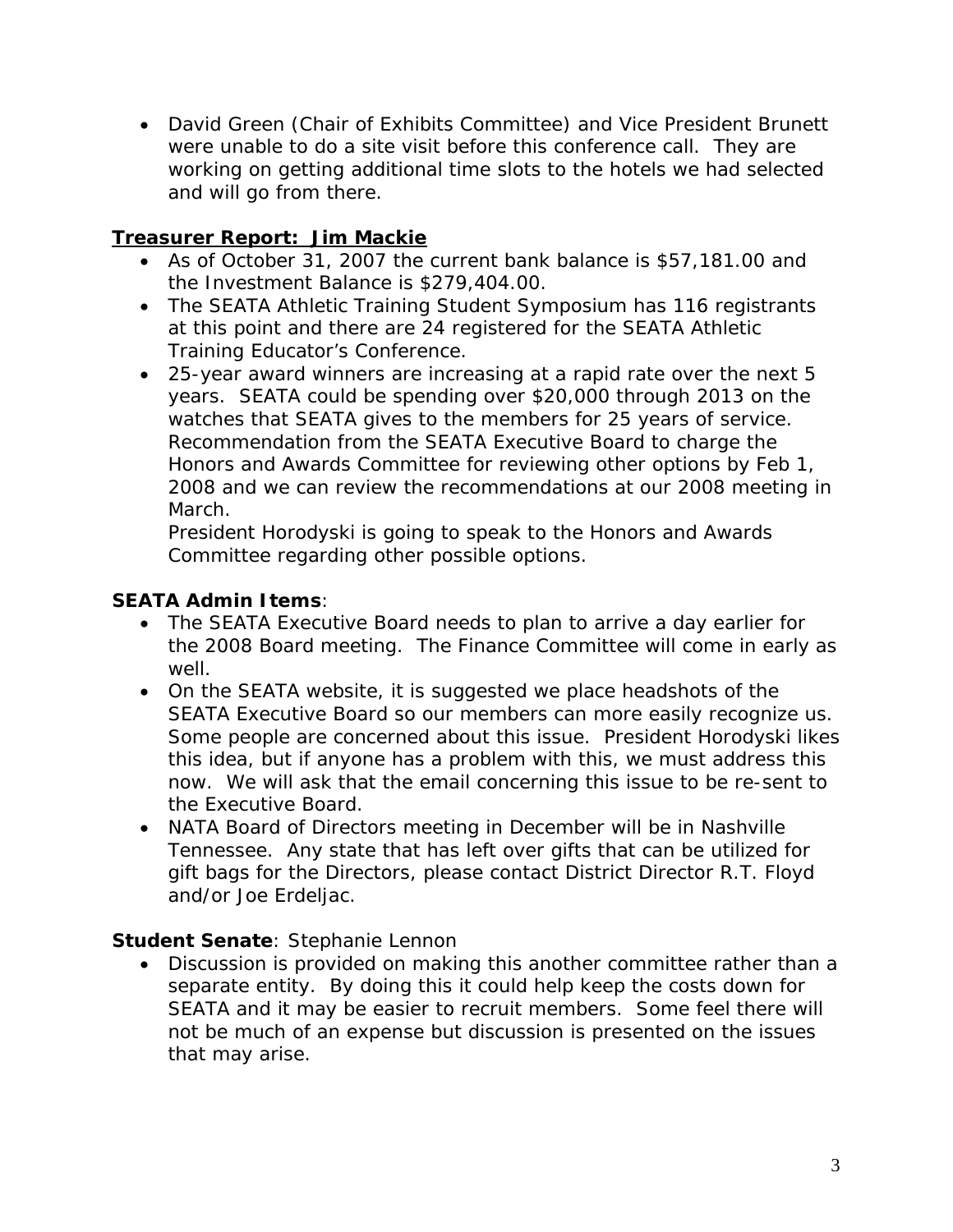• Stephanie Lennon, Paul Higgs and Ray Castle will talk again about this issue and we will have something to the Board in the next 2-3 weeks. We hope to close this out in our December conference call.

# *Mike Dawson (LA) has entered the call.*

# **Finance Committee Information**: Jim Mackie

- SEATA Finance Committee Goals and Purposes:
	- 1. To develop a budget for SEATA, Inc.
	- 2. To develop a plan for communication to the membership regarding the financial status of SEATA, Inc.
		- To provide for the Executive Board and the SEATA membership quarterly reports available through the SEATA Newsletter and Executive Board Meeting Minutes.
		- To provide for the Executive Board and the SEATA membership an annual report at the Annual Members Meeting and Clinical Symposium.
	- 3. Recommend to the SEATA Executive Board, policies and procedures with respect to Income, Expenditures, and Investments of SEATA, Inc.
	- 4. To oversee the management of the SEATA, Inc. investment accounts, as well as make recommendations to the SEATA, Inc. Executive Board.
- Recommendations from the Finance Committee:
	- 1. SEATA Travel Policy
	- 2. Incoming SEATA Secretary or Treasurer attend the NATA Secretary/Treasurers meeting for orientation purposes. NATA covers the hotel and meals and SEATA will cover Travel and any additional per diem.
	- 3. Legislative: To approve and provide finances for two members per state per year, with approval by the State President, to attend NATA Capital Hill Legislative Day. The expenses will not exceed \$1000.00 per state.
	- 4. To develop a reciprocal relationship with other NATA Districts, SEATA will waive our registration fee for attendance at our District Meeting and Clinical Symposium, for a maximum of two people per year.
	- 5. Upon recommendation of the SEATA President, the Vice-President, Secretary, or Treasurer could attend another NATA District Meeting, no often than every other year. Travel will be restricted to Districts 1, 2, 3, 4, and 6 with a maximum of 3 nights lodging. A report would be submitted to the Executive Board with items to include but not limited to their governance meeting, review meeting development process, registration, exhibits, etc.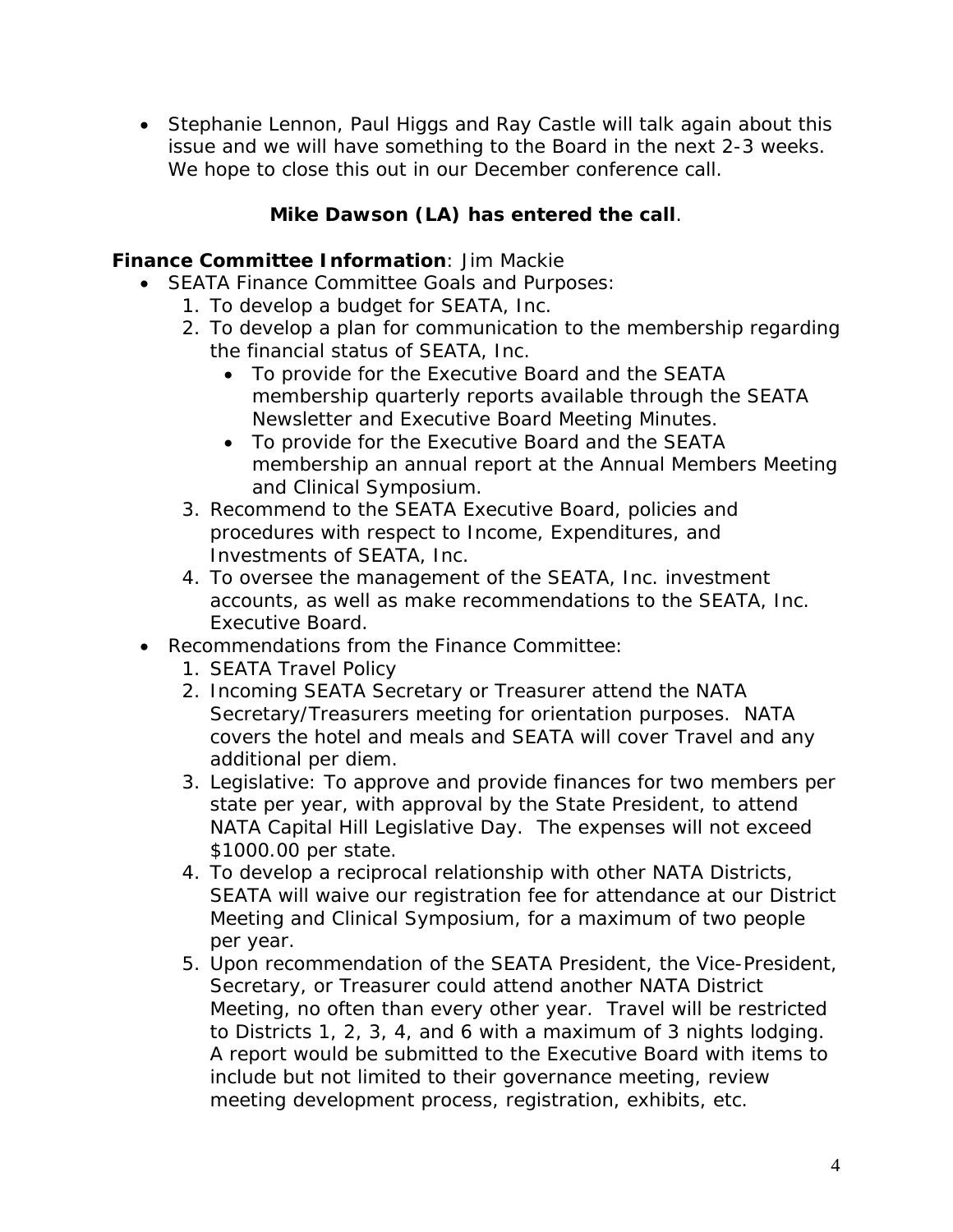- 6. Registration fee be set at 50% for the SEATA Annual Meeting and Symposium for current state presidents. There will be no charge for SEATA officers.
- 7. The Finance Committee will annually review with our financial investment advisor his recommendations and we continue to mirror the NATA Investment strategy.

Discussion was presented to look at all items and approve at one time recommendations 2 – 7.

### **Voted: To accept the Finance Committee recommendations # 2 -7, with discussed corrections. (FL, GA) Approved: 5-0-0-2.**

• SEATA Travel Policy:

Item #1 on the Finance Committee Recommendations: Discussion presented on some changes to the travel policy, regarding hotel nights for the Executive Board (decrease by 1 night and state presidents (increase by 1night).

### **Voted: To approve SEATA Travel Policy as amended. (LA, GA) Voted: 5-0-0-2**

**Hall of Fame**: MaryBeth Horodyski

• President Horodyski is happy with the SEATA Hall of Fame Committee and all they have accomplished.

## **Voted: To accept the SEATA Hall of Fame information as provided to us by the SEATA Hall of Fame Committee. (TN, FL) Voted: 5-0-0-2**

• This is the first year of the Hall of Fame Committee so the committee has asked all the state presidents to please review the members in their respective state and forward to the committee. It is requested the State Presidents present the nomination form directly to the Hall of Fame Committee.

The Hall of Fame website will become active now.

## **Parliamentarian Position**:

• Approved for a 1-year time window, when implemented, and that time has now passed. It is time for us as a SEATA Executive Board to address 1) how did things go 2) and if we want to continue with this position, and 3)then present recommendations of who to appoint into this position.